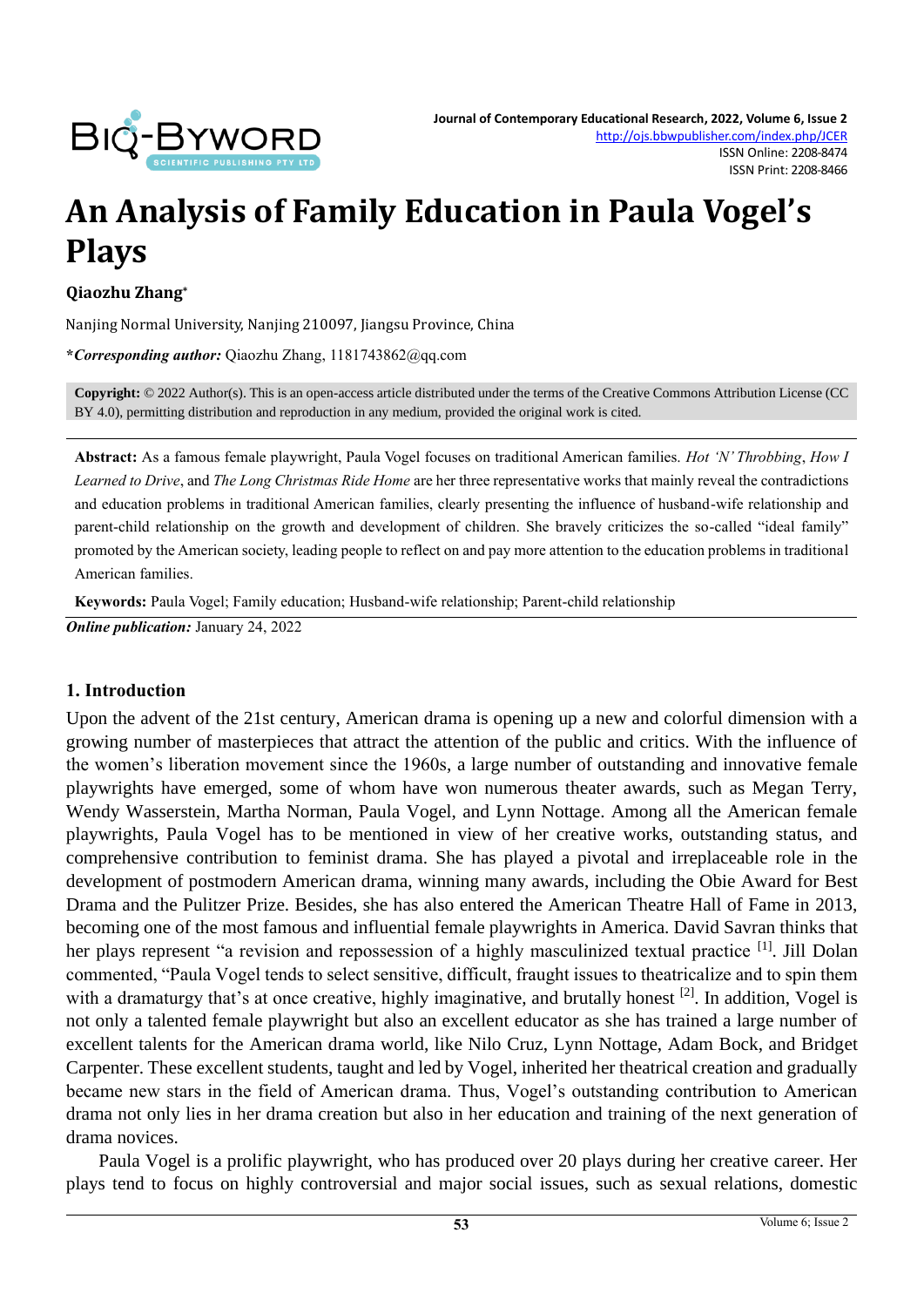violence, AIDS, homosexuality, ethics, and war. As a female playwright, Vogel attaches great importance to the portrayal of modern American family life, clearly pointing to the common educational difficulties and prominent contradictions in modern American families. *Hot 'N' Throbbing*, *How I Learned to Drive*, and *The Long Christmas Ride Home* are three major representative works of hers, which all focus on the conflicts within traditional American families. *Hot 'N' Throbbing* tells of Charlene who had divorced her husband but still has to endure his harassment and raise three children. Unfortunately, she was strangled to death by her husband. *How I Learned to Drive* is about the immoral affair between L'il Bit and her uncle, Peck*. The Long Christmas Ride Home* tells of a family journey on Christmas Eve; all the family members were not as happy as they were supposed to be, they were trapped in their minds and were not able to communicate with each other. In the three plays, Vogel depicts many real problems that occur in modern American families, focusing more on the profound impact of marital relationship and family environment on family education. Vogel criticizes the ideal dream of a "perfect family" promoted by the American society at that time and deeply reveals the shortcomings in the traditional American family education, thus arousing society's reflection and attention on family education.

### **2. Influence of husband-wife relationship on children**

A good family relationship is the basis of building a harmonious and stable family. Family relationships directly reflect the closeness of family members, the stability of the family, the performance of family functions, the quality of family life, and have an impact on family education in different ways [3]. For every family, the relationship between husband and wife, parental quality, and the parent-child relationship influence the growth of children. A harmonious family cannot be separated from a healthy, stable, and loving relationship between husband and wife. The relationship between husband and wife as well as the quality of their parenting directly affect the growth of children. These are important factors that affect family education.

First of all, love between parents is the most important element for creating happy families and helping children grow with emotionally stable personalities. A good relationship between husband and wife is the key to creating a warm and harmonious family environment, which imperceptibly affects children's words and deeds. A relationship with confrontation, disputes, conflicts, and contradiction will directly affect children's emotions, thus leaving a huge impact on their values.

The relationship Vogel portrays in her plays is pathological and distorted. The attitude of the husband toward his wife is either assuming his wife as a private plaything to vent his sexual desire or with no love and affection. In *Hot 'N' Throbbing,* Charlene was so scared of her ex-husband; although they had already divorced, she was still harassed and threatened by him. Not only that, Charlene had to deal with the education problems of her children alone, and of the two children, her daughter's rebellion was beyond her control, while her son was filled with hatred and hostility toward his own father. In *How I Learn to Drive*, L'il Bit lacked care and guidance from her biological father, and she had to endure the insulting remarks about women from her grandfather. Besides, none of the female elders in the family were in a healthy or happy marriage. They often spoke about sexual relationships in front of her without any circumvention, which directly led to L'il Bit's inability to develop a correct perspective toward sexual relationships. In *The Long Christmas Ride Home*, the husband and wife barely had time to care for their three children. The husband thought about his mistress all the time, while the wife was anxious about her husband's infidelity. As a result, the three children were restless, without any power to refute or question, and they obviously had no expectation for this long Christmas journey. The parents were deeply affected by their emotions, indifference, and anger, putting the family at risk of falling apart.

Secondly, parents are the most direct, frequent, and important educators in the family [4]. Their views, words, and deeds are the main reference and imitation points of their children, especially during their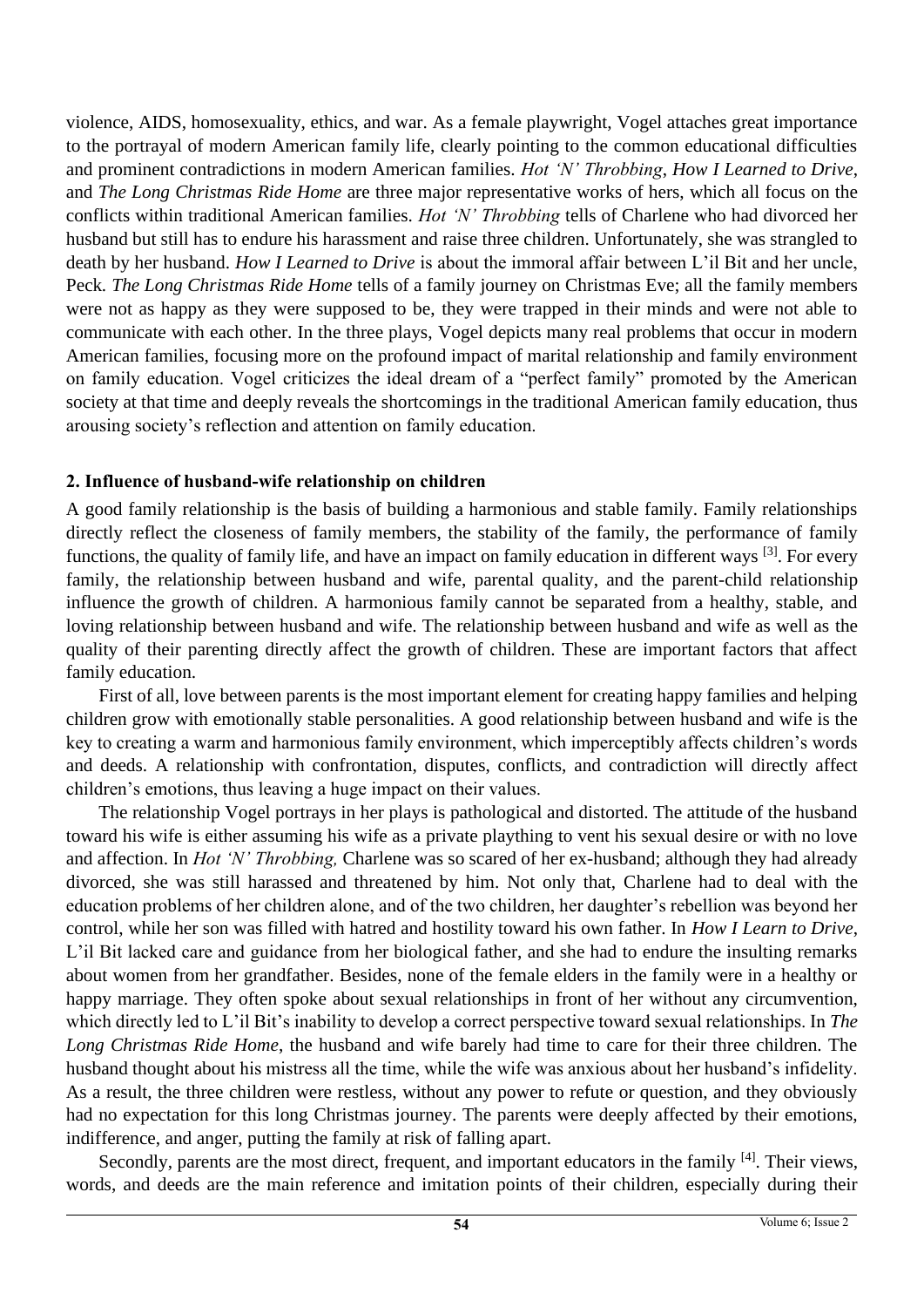childhood and youth. The influence of both parents on their children's education is also different. A German philosopher, Erich Fromm, once pointed out that although a father cannot represent nature, he represents another pole of human existence; that is, the world of thought, the world of science and technology, the world of law and order, as well as the world of experience and adventure <sup>[5]</sup>. Therefore, fathers lead the way to reason and order for their children.

In *Hot 'N' Throbbing, How I Learn to Drive*, and *The Long Christmas Ride Home*, Vogel's portrayal of fathers provides important and meaningful cases for the study of family education. In these three plays, three different fathers are portrayed: an alcoholic and violent domestic addict, an indulgent and irresponsible wastrel, as well as an unfaithful and incompetent betrayer. As fathers, they can neither be an ideal subject for imitation and reference nor help their children form healthy and accurate gender consciousness. Moreover, a father's influence on boys and girls is huge and different.

Some studies have suggested that boys who have lost their fathers often become feminine (passive and dependent) in their early childhood and excessively masculine (excessively aggressive and bullying); this may be a defense against a lack of masculine feelings <sup>[6]</sup>. On the other hand, fathers also affect their daughters' choice of a partner. A girl without a father is more likely to be more dependent on men and lack independence. If the father has a rough temperament, the girl may be biased against the opposite sex and may find it difficult to accept a love relationship.

In *The Long Christmas Ride Home*, Stephen, as a boy, is reserved, who rarely confides his thoughts to his parents or sisters. Without a father's guidance and living in a depressed, dull, indifferent family environment, Stefan is eager for freedom and approval for worldly morality. In *How I Learn to Drive*, L'il Bit lacks guidance and love from her father, and all her knowledge about sexual relationship come from her grandfather, grandmother, mother, and aunt. However, for both grandfathers and the female elders in her family, their marital life and sexual relationships are more or less associated with personal resentment and regret. Therefore, in the face of her gentle and patient uncle, she was not aware of his improper behavior, and she eventually fell into a stage of suffering and torture by the incoherent and immoral romance.

In summary, the relationship between husband and wife and the quality of their parenting play very important roles in family education. On the one hand, the relationship directly affects the overall family environment, which influences the children's emotions and cognition; on the other hand, fathers and mothers bear different parenting responsibilities in family education, which have a key impact on children's personality, gender awareness, and partner selection.

## **3. Influence of parent-child relationship on children**

In a family relationship, in addition to marital relationship, the parent-child relationship is also equally important. It is an important link to maintain two generations and family inheritance.

According to Guang Ying, the parent-child relationship is the relationship between parents and children, which is between the two theme elements in family education. The study of family education itself is largely the study of the parent-child relationship. Different ways and contents of parent-child interaction result in different family education effects. The parent-child relationship is the unity of natural relationship and social relationship based on blood relationship and common life; in addition, it is based on the basic content of upbringing and support  $^{[7]}$ .

A good parent-child relationship plays a very important role in the physical and mental development of children. Family, as one of the most important settings for personality development, with early, extensive, fundamental, lasting, uninterrupted, imperceptible, emotional guide for the building of moral personality and the development of moral socialization, plays an irreplaceable role <sup>[8]</sup>. The relationship between parents and their children, their attitude toward their children, and the way of raising their children directly affect their children's mental health and personality development.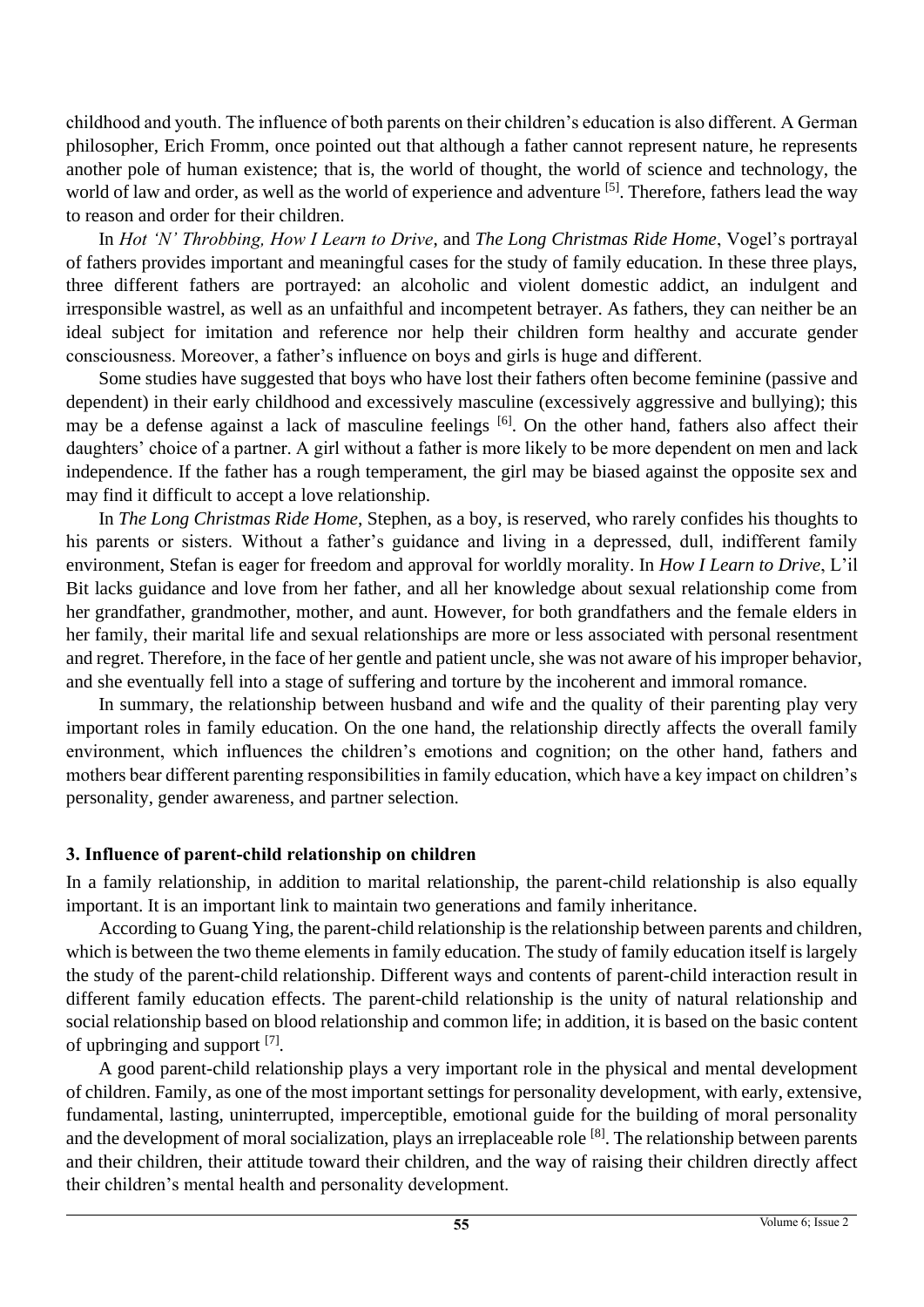In Vogel's plays, the relationship between parents is cold, conflicted, and rigid. In such family environment, children tend to have some psychological issues, and their adult life tend to reflect certain personality defects.

For example, in *How I Learn to Drive*, without her father, L'il Bit had to endure the ridicule and contempt of her grandfather at home. Her grandfather's view of materializing women deeply influenced L'il Bit. Her grandfather believes that it is no use for a girl to obtain a college degree. Besides, when L'il Bit expresses her curiosity and confusion about sexual relations, her grandmother, mother, and aunt failed to set positive examples. She neither received care and guidance from the elders nor managed to establish a correct understanding of sexual relationships. Even when she left home for further studies, she was still unable to build love relationships with others. It required considerable effort from L'il Bit to seek for selfbreakthrough and heal the trauma brought by this shameful love experience with her uncle. In the early stage of her growth, if the elders in the family actively and patiently provided her guidance and help, she would not have experienced such a painful process.

In *The Long Christmas Ride Home*, the influence of the parent-child relationship on children is even more clear. In this play, the parents have been indifferent to their three children, either with deafness or rough interruption. The father only cared about his mistress, while the mother was so involved in the agitation of her husband's infidelity that she neglected her children. There is a huge gap between the parents and children, and the bridge of communication cannot be established in this family. The three children neither received rational guidance from their father nor emotional comfort from their mother. In addition, Vogel also depicts the adulthood of the children, and none of them owned a happy love relationship or marriage nor established a stable and harmonious relationship, just like their parents. This tragedy repeats itself across two generations, becoming a curse and nightmare for the whole family.

It can be seen that the parent-child relationship plays a vital role in children's psychological status and personality development. It also has a profound and lasting impact on their future. For children to cultivate and establish a healthy and comprehensive personality, parents need to provide appropriate guidance during their growth. Stable and smooth communication as well as interaction are important links in the building of a harmonious parent-child relationship.

#### **4. Conclusion**

Vogel's plays focus on traditional modern American families, detailing every family member: a desperate oppressed housewife, trapped in an unhappy marriage, an indifferent father who indulges and abandons responsibility, and children who lack care and guidance. She reveals the real side of the American family and presents the common contradictions and conflicts within families: domestic violence, divorce, and incest. Vogel leads the society to reflect on family life and education as well as to pay more attention to husband-wife and parent-child relationships, so as to encourage people to bravely face all aspects of family life with a new cognition and understanding to build a harmonious, stable, and happy modern family.

#### **Disclosure statement**

The author declares that there is no conflict of interest.

#### **References**

- [1] Savran D, 2003, A Queer Sort of Materialism: Recontextualizing American Theatre, University of Michigan Press, Ann Arbor, 191.
- [2] Dolan J, 1998, Reveiw of How I Learned to Drive. Theatre Journal, 50(1): 127.